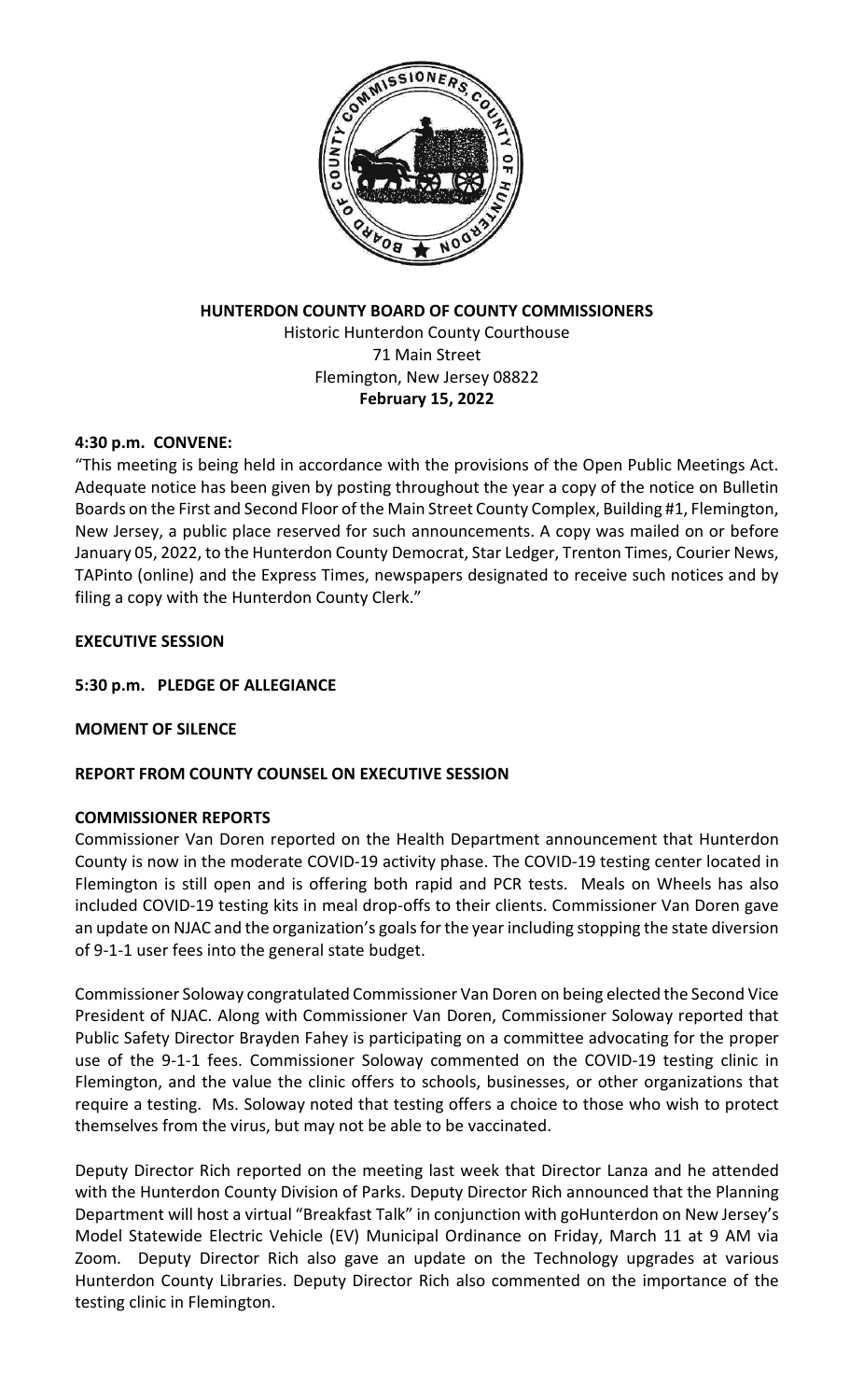Commissioner Holt provided an update on where the County stands with use of American Rescue Funds. One key priority for use of these funds is continued response to the COVID-19 pandemic from a testing and vaccination standpoint. The County has utilized money to support COVID-19 testing throughout 2021, in conjunction with Hunterdon Medical Group. The County has also offered at home testing through Vault Medical Services to those who wished to receive at-home test kits.

Director Lanza reported on the state's legislative reappointment commission and the two partisan re-directing proposals, both which continue to divide Hunterdon County between three legislative districts, which violate the state constitution. Hunterdon County consists of just under 130,000 residents, which would make Hunterdon County within one district, since a full legislative district is around 232,000 people. Director Lanza explained the examples of why the division can cause problems and said that this is good news since both maps are only in the draft phases. Director Lanza asked the Board to join him in support of his testimony to the Commission.

# **PROCLAMATIONS/RECOGNITION**

PROCLAMATION 2022-05 – ADOPTED, Recognizing Hunterdon County Polytech students for their academic achievements. **MOVED**: Ms. Soloway **SECONDED**: Mr. Van Doren **ROLL CALL (AYES)**: Ms. Soloway, Mr. Van Doren, Mr. Holt, Mr. Rich, Mr. Lanza

PROCLAMATION 2022-06 – ADOPTED, Honoring Dave Bond, Sr. on receiving the *Distinguished Service to Agriculture Award* from the New Jersey Department of Agriculture. **MOVED**: Mr. Rich **SECONDED**: Ms. Soloway **ROLL CALL (AYES)**: Mr. Rich, Ms. Soloway, Mr. Holt, Mr. Van Doren, Mr. Lanza

## **PUBLIC COMMENT, Limited to 2 minutes per person. (Comments exceeding 2 minutes will be entertained later in the agenda)**

# **GRANTS, Janet Previte, CFO**

RESOLUTION 2022-129 – RESOLVED, Authorizing the Commissioner Director to sign on behalf of the County, a Subcontract for the FY 2022 Subregional Transportation Planning Program and Supplemental Support Program with the North Jersey Transportation Planning Authority (NJTPA) and the New Jersey Institute of Technology (NJIT), in the total program amount of \$88,762.50 (federal share: \$71,010.00 and county match: \$17,752.00), for the period July 1, 2021, through June 30, 2022. The Board also authorizes application for an additional \$15,000 in STP Supplemental Support with no county match under this same application. **MOVED**: Ms. Soloway

**SECONDED**: Mr. Van Doren

**ROLL CALL (AYES)**: Ms. Soloway, Mr. Van Doren, Mr. Holt, Mr. Rich, Mr. Lanza

RESOLUTION 2022-130 – RESOLVED, Authorizing the Commissioner Director to sign and accept on behalf of the County, the 2022 County Environmental Health Act (CEHA) Grant Agreement between the Hunterdon County Department of Health and the New Jersey State Department of Environmental Protection in the total program amount of \$294,083.00 (federal funds: \$11,220.00; state funds: 144,043; and county match: \$138,820) for the period of July 1, 2021, through June 30, 2022. **MOVED**: Mr. Van Doren **SECONDED**: Mr. Rich

**ROLL CALL (AYES)**: Mr. Van Doren, Mr. Rich, Mr. Holt, Ms. Soloway, Mr. Lanza

RESOLUTION 2022-131 – RESOLVED, Authorizing the Commissioner Director to sign on behalf of the County, a grant agreement between the New Jersey Transit Corporation and the County of Hunterdon to accept SCDRTAP funding, for the period of January 1, 2022, through December 31,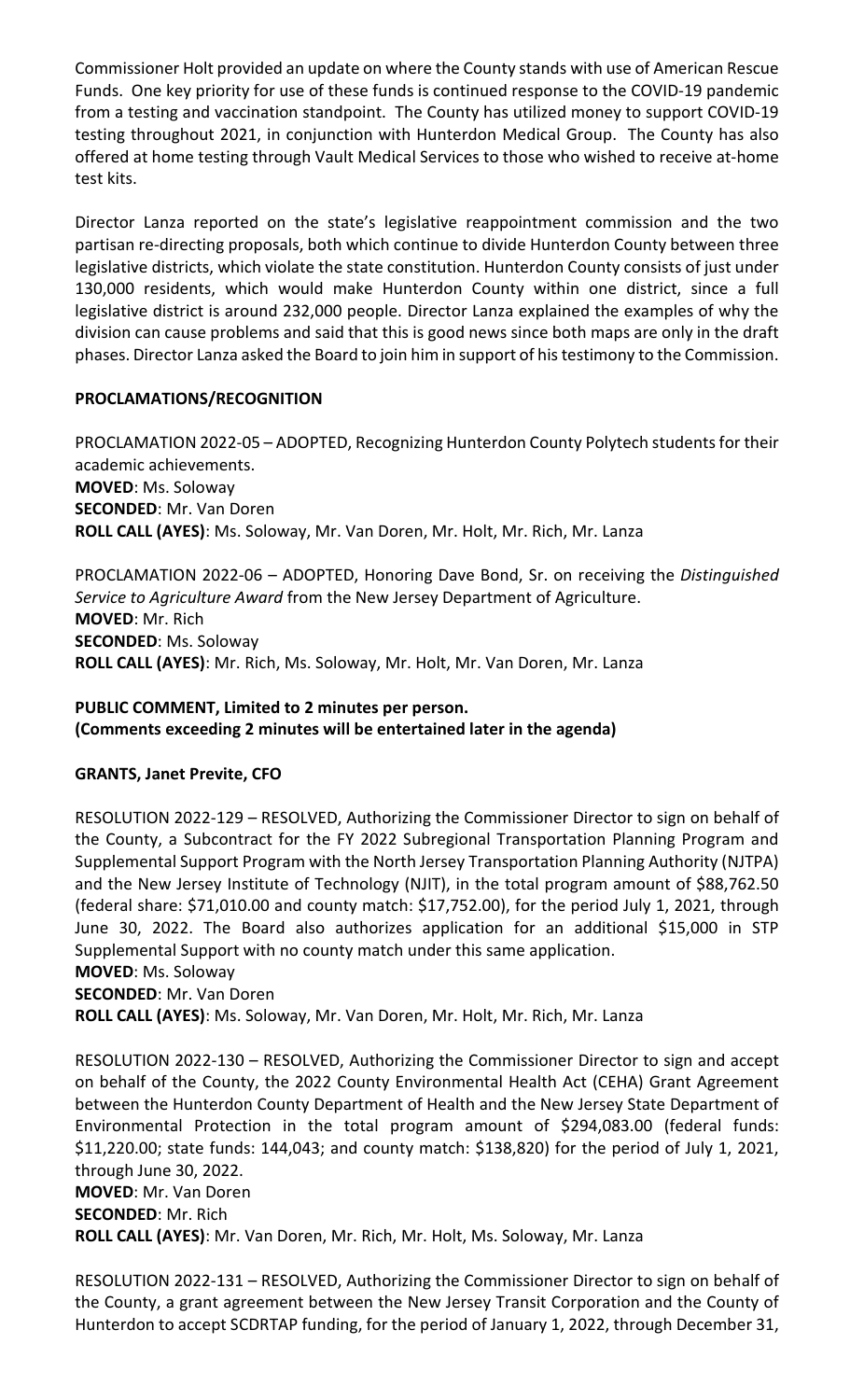2022, in the amount of \$594,808.73 (2022 allocation of \$414,649.00 plus \$180,159.73 in closeout balance). **MOVED**: Mr. Rich **SECONDED**: Ms. Soloway **ROLL CALL (AYES)**: Mr. Rich, Ms. Soloway, Mr. Holt, Mr. Van Doren, Mr. Lanza

## **FINANCE, Janet Previte, CFO**

RESOLUTION 2022-132 – RESOLVED, Approval of a second temporary appropriation. **MOVED**: Mr. Van Doren **SECONDED**: Mr. Rich **ROLL CALL (AYES)**: Mr. Van Doren, Mr. Rich, Mr. Holt, Ms. Soloway, Mr. Lanza

# **OPEN SPACE, Carrie Fellows, Director**

RESOLUTION 2022-133 – RESOLVED, Authorizing the Commissioner Director to accept and sign on behalf of the County, a grant agreement with the New Jersey State Agriculture Development Committee for a reimbursement of costs grant for professional services related to the update of the County Comprehensive Farmland Preservation Plan, in the amount not to exceed \$30,000.00. **MOVED**: Mr. Rich **SECONDED**: Ms. Soloway

**ROLL CALL (AYES)**: Mr. Rich, Ms. Soloway, Mr. Holt, Mr. Van Doren, Mr. Lanza

## **PURCHASING, Ray Rule, QPA**

RESOLUTION 2022-134 – RESOLVED, Approving requisition #R2-01119 with SHI International Corporation, for a warrant records management system for the Hunterdon County Sheriff's Office, in an amount not to exceed \$75,000.00. **MOVED**: Ms. Soloway **SECONDED**: Mr. Rich

**ROLL CALL (AYES)**: Ms. Soloway, Mr. Rich, Mr. Holt, Mr. Van Doren, Mr. Lanza

RESOLUTION 2022-135 – RESOLVED, Approving a Professional Services Contract with Atane Engineers, Architects and Land Surveyors P.C., for material testing services for the Department of Public Works, in an amount not to exceed \$30,000.00 for a twelve-month period from execution of the contract documents. **MOVED**: Mr. Van Doren

**SECONDED**: Mr. Rich

**ROLL CALL (AYES)**: Mr. Van Doren, Mr. Rich, Mr. Holt, Ms. Soloway, Mr. Lanza

RESOLUTION 2022-136 – RESOLVED, Approving a Professional Services Contract with Skylands Engineering, LLC., for subsurface exploration and geotechnical assessment reporting for the Department of Public Works, in an amount not to exceed \$30,000.00, for a twelve-month period from execution of the contract documents.

**MOVED**: Mr. Van Doren **SECONDED**: Ms. Soloway **ROLL CALL (AYES)**: Mr. Van Doren, Ms. Soloway, Mr. Holt, Mr. Rich, Mr. Lanza

### **COUNTY ADMINISTRATOR, Kevin Davis**

Mr. Davis commented on the last increase was in 2018, and in order to consider a change a public hearing is required, which will be held on the April 5<sup>th</sup> Commissioner meeting.

RESOLUTION 2022-137 – RESOLVED, Authorizing a public hearing on a Waste Management company request for an adjustment to the tipping fees for operation of the Hunterdon County Transfer Station. **MOVED**: Mr. Rich **SECONDED**: Mr. Van Doren **ROLL CALL (AYES)**: Mr. Rich, Mr. Van Doren, Mr. Holt, Ms. Soloway, Mr. Lanza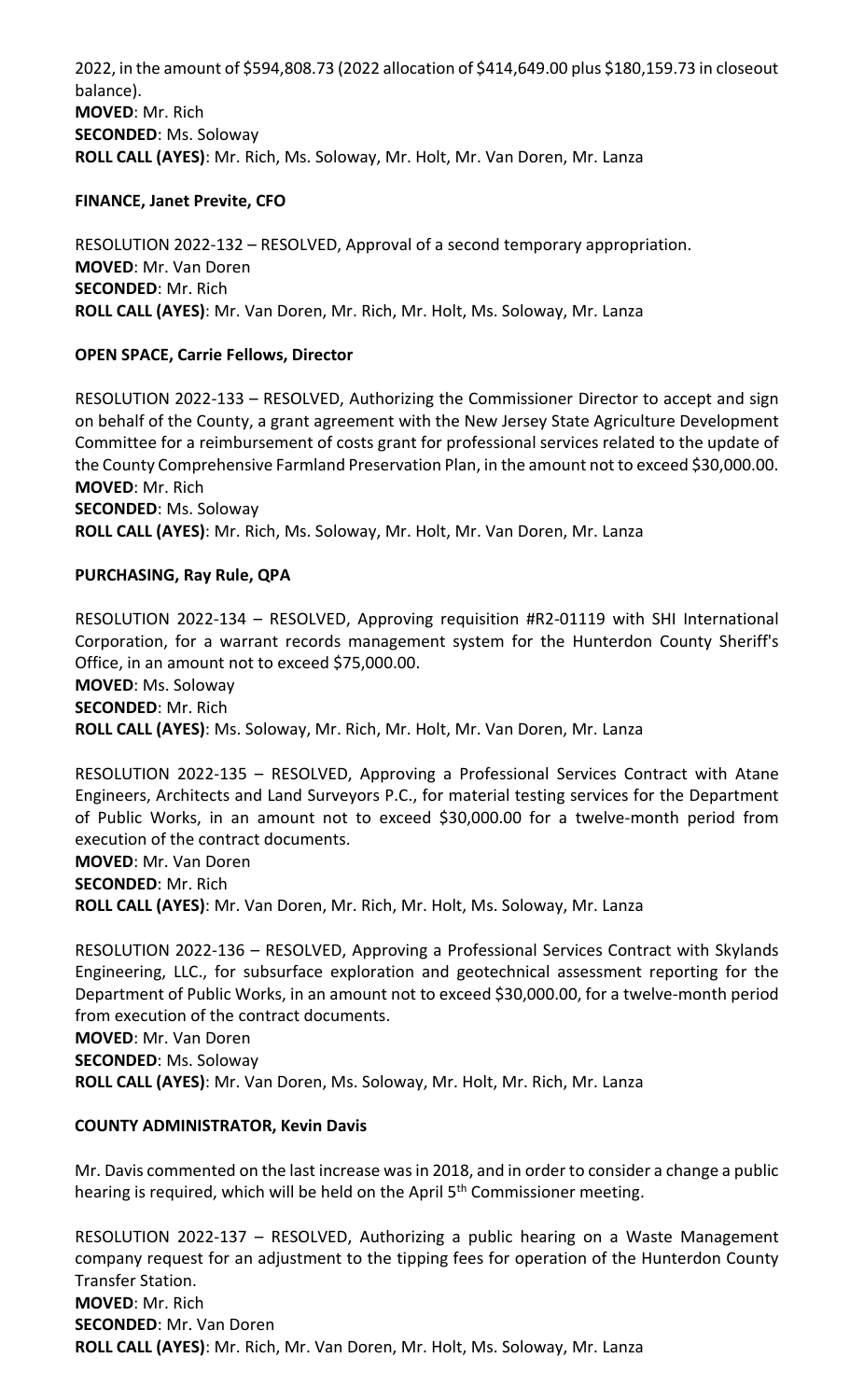The Shared Services Agreement is withheld until a later date. *RESOLUTION 2022-138 – RESOLVED, Authorizing a shared services agreement between the County of Hunterdon and County of Sussex for the provision of Health Officer services. MOVED: SECONDED: ROLL CALL (AYES):*

RESOLUTION 2022-139 – RESOLVED, Supporting Senate Bill 1200 Requiring Legislative Approval of the Extension of States of Emergency Declarations By the Governor. **MOVED**: Ms. Soloway **SECONDED**: Mr. Van Doren **ROLL CALL (AYES)**: Ms. Soloway, Mr. Van Doren, Mr. Holt, Mr. Rich, Mr. Lanza

Commissioner Soloway commented that S-1200 establishes the proper check on gubernatorial power and noted she strongly supports the legislation.

Director Lanza agreed with Commissioner Soloway and commented that the legislation will ensure the unrestrained power of the executive branch that occurred in early part of 2020 and is continuing to happen under extended emergency declarations will no longer be permitted to occur if this bill is passed and signed into law.

**MOVED**: Ms. Soloway **SECONDED**: Mr. Rich **ROLL CALL (AYES)**: Ms. Soloway, Mr. Rich, Mr. Holt, Mr. Van Doren, Mr. Lanza

### **APPOINTMENTS**

RESOLUTION 2022-140 – RESOLVED, Approving the reappointments of Donald E. Broughton and Howard Guenther, Jr. to the Hunterdon County Parks & Open Space Advisory Committee, each for a three-year term to be effective January 01, 2022, through December 31, 2024. **MOVED**: Mr. Rich **SECONDED**: Ms. Soloway **ROLL CALL (AYES)**: Mr. Rich, Ms. Soloway, Mr. Holt, Mr. Van Doren, Mr. Lanza

RESOLUTION 2022-141 – RESOLVED, Approving the reappointment of Corinne Montelius as a member to the County Alliance Steering Subcommittee (CASS) of the Local Advisory Committee on Alcoholism and Drug Abuse, for a three-year term effective immediately through February 28, 2024.

**MOVED**: Mr. Van Doren **SECONDED**: Ms. Soloway **ROLL CALL (AYES)**: Mr. Van Doren, Ms. Soloway, Mr. Holt, Mr. Rich, Mr. Lanza

RESOLUTION 2022-142 – RESOLVED, Approving the hire and unclassified appointment of Andrew Russano, Jr., as an Emergency Response Specialist in the Hunterdon County Department of Public Safety, Division of Emergency Management. **MOVED**: Ms. Soloway **SECONDED**: Mr. Rich **ROLL CALL (AYES)**: Ms. Soloway, Mr. Rich, Mr. Holt, Mr. Lanza **ABSTAIN**: Mr. Van Doren

### **CONSENT AGENDA**

"All matters listed under the Consent Agenda are considered to be routine by the Board of County Commissioners of the County of Hunterdon and will be enacted by one motion in the form listed below. There will be no separate discussion of these items. If discussion is desired that item will be removed from the Consent Agenda and will be considered separately."

Deputy Director Rich requested that check #9889 be removed and voted separately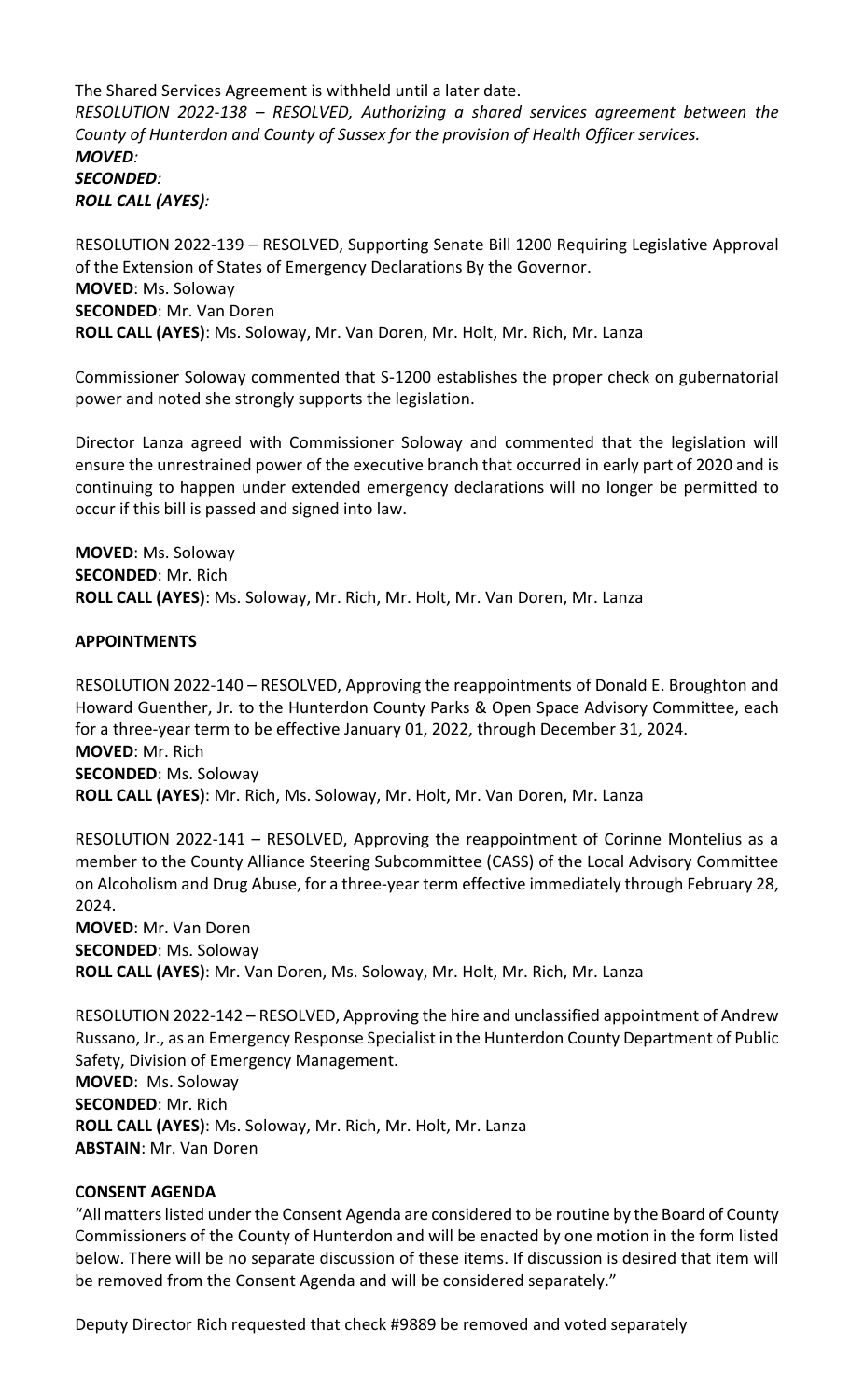Deputy Director Rich requested that resolution #26 (2022-166) under consent be removed and voted on separately.

Removal of check #9889: **MOVED**: Mr. Van Doren **SECONDED**: Ms. Soloway **ROLL CALL (AYES)**: Mr. Van Doren, Ms. Soloway, Mr. Holt, Mr. Lanza **ABSTAIN**: Mr. Rich

AGENDA ITEM - Approving the claims register dated February 15, 2022. **MOVED**: Mr. Van Doren **SECONDED**: Ms. Soloway **ROLL CALL (AYES)**: Mr. Van Doren, Ms. Soloway, Mr. Holt, Mr. Rich, Mr. Lanza

RESOLUTION - Approving the regular meeting minutes from February 01, 2022. **MOVED**: Mr. Van Doren **SECONDED**: Ms. Soloway **ROLL CALL (AYES)**: Mr. Van Doren, Ms. Soloway, Mr. Holt, Mr. Rich, Mr. Lanza

RESOLUTION 2022-143 – RESOLVED, Approving the hire and provisional appointment of Leah Porvaznik as a Registered Environmental Health Specialist in the Hunterdon County Department of Health, Division of Environmental Health. **MOVED**: Mr. Van Doren **SECONDED**: Ms. Soloway **ROLL CALL (AYES)**: Mr. Van Doren, Ms. Soloway, Mr. Holt, Mr. Rich, Mr. Lanza

RESOLUTION 2022-144 – RESOLVED, Approving Minal Shah as a per-diem Fitness Instructor in the Department of Human Services, Division of Senior, Disability, and Veteran Services. **MOVED**: Mr. Van Doren **SECONDED**: Ms. Soloway **ROLL CALL (AYES)**: Mr. Van Doren, Ms. Soloway, Mr. Holt, Mr. Rich, Mr. Lanza

RESOLUTION 2022-145 – RESOLVED, Approving Barbara Berger as a per-diem Fitness Instructor in the Department of Human Services, Division of Senior, Disability and Veteran Services. **MOVED**: Mr. Van Doren **SECONDED**: Ms. Soloway **ROLL CALL (AYES)**: Mr. Van Doren, Ms. Soloway, Mr. Holt, Mr. Rich, Mr. Lanza

RESOLUTION 2022-146 – RESOLVED, Acknowledging the action of the Hunterdon County Sheriff to grant salary adjustments to unclassified/unaffiliated Undersheriff's and the Chief Warrant Officer in the Hunterdon County Sheriff's Office. **MOVED**: Mr. Van Doren **SECONDED**: Ms. Soloway **ROLL CALL (AYES)**: Mr. Van Doren, Ms. Soloway, Mr. Holt, Mr. Rich, Mr. Lanza

RESOLUTION 2022-147 – RESOLVED, Authorizing contractual adjustments for Paul Approvato and Frank Crisologo, employees covered under the Collective Bargaining Agreement between the County of Hunterdon and FOP Lodge #182, in the Hunterdon County Prosecutor's Office. **MOVED**: Mr. Van Doren **SECONDED**: Ms. Soloway **ROLL CALL (AYES)**: Mr. Van Doren, Ms. Soloway, Mr. Holt, Mr. Rich, Mr. Lanza

RESOLUTION 2022-148 – RESOLVED, Approving a salary adjustment for Eric Johnson, unclassified assistant County Engineer, in the Division of Engineering. **MOVED**: Mr. Van Doren **SECONDED**: Ms. Soloway **ROLL CALL (AYES)**: Mr. Van Doren, Ms. Soloway, Mr. Holt, Mr. Rich, Mr. Lanza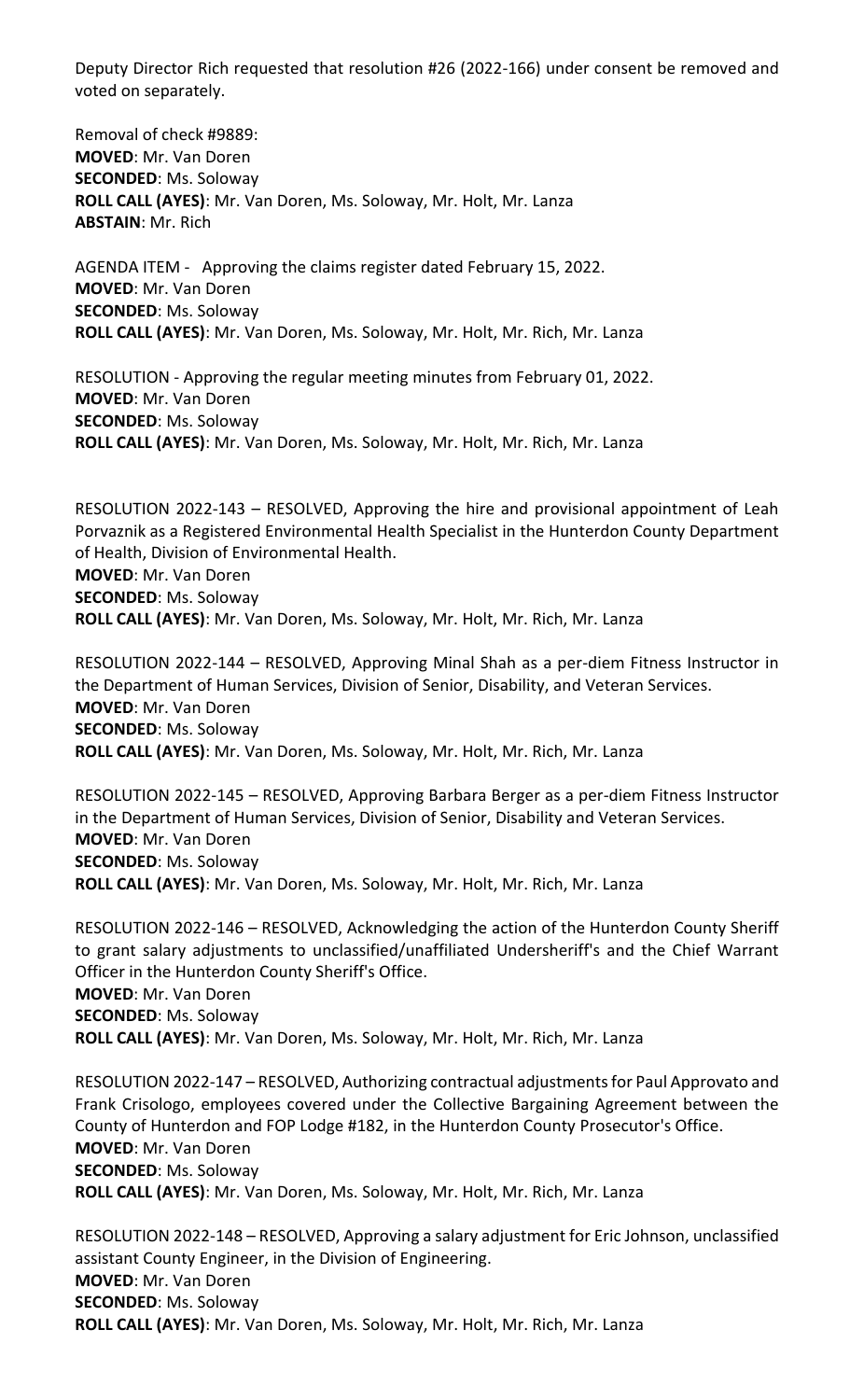RESOLUTION 2022-149 – RESOLVED, Acknowledging the action of the Hunterdon County Clerk to provide salary adjustments to part-time staff, in accordance with the New Jersey Minimum Wage. **MOVED**: Mr. Van Doren **SECONDED**: Ms. Soloway **ROLL CALL (AYES)**: Mr. Van Doren, Ms. Soloway, Mr. Holt, Mr. Rich, Mr. Lanza

RESOLUTION 2022-150 – RESOLVED, Approving a salary adjustment provided by the CWA Local 1036, Rank and File collective bargaining agreement. for Faustina Starcher for successfully completing the one-year training period, in the Hunterdon County Department of Public Safety.

**MOVED**: Mr. Van Doren **SECONDED**: Ms. Soloway **ROLL CALL (AYES)**: Mr. Van Doren, Ms. Soloway, Mr. Holt, Mr. Rich, Mr. Lanza

RESOLUTION 2022-151 – RESOLVED, Approving a salary adjustment provided by the CWA Local 1036, Rank & File collective bargaining agreement for Douglas Nichuck for successfully completing the one-year training period, in the Hunterdon County Department of Public Safety. **MOVED**: Mr. Van Doren **SECONDED**: Ms. Soloway **ROLL CALL (AYES)**: Mr. Van Doren, Ms. Soloway, Mr. Holt, Mr. Rich, Mr. Lanza

RESOLUTION 2022-152 – RESOLVED, Approving a salary adjustment for Michael Wesolowski upon achieving a Level 2 Instructor Certification. **MOVED**: Mr. Van Doren **SECONDED**: Ms. Soloway **ROLL CALL (AYES)**: Mr. Van Doren, Ms. Soloway, Mr. Holt, Mr. Rich, Mr. Lanza

RESOLUTION 2022-153 – RESOLVED, Acknowledging the action of the Hunterdon County Sheriff to reclassify Henri Zilliox to the title of Sheriffs Officer. **MOVED**: Mr. Van Doren **SECONDED**: Ms. Soloway **ROLL CALL (AYES)**: Mr. Van Doren, Ms. Soloway, Mr. Holt, Mr. Rich, Mr. Lanza

RESOLUTION 2022-154 – RESOLVED, Confirming a statutory salary adjustment effective January 01, 2022, for Prosecutor Renee Robeson as required under New Jersey P.L. 2018, c. 14. **MOVED**: Mr. Van Doren **SECONDED**: Ms. Soloway **ROLL CALL (AYES)**: Mr. Van Doren, Ms. Soloway, Mr. Holt, Mr. Rich, Mr. Lanza

RESOLUTION 2022-155 – RESOLVED, Approving the regular appointment of Douglas Sloyer as an Assistant Supervisor Traffic Maintenance in the Hunterdon County Department of Public Works, Division of Roads, as of February 15, 2022, upon successful completion of his Civil Service Examination.

**MOVED**: Mr. Van Doren **SECONDED**: Ms. Soloway **ROLL CALL (AYES)**: Mr. Van Doren, Ms. Soloway, Mr. Holt, Mr. Rich, Mr. Lanza

RESOLUTION 2022-156 – RESOLVED, Approving the regular appointment of George Rasare as a full-time Family Service Worker in the Hunterdon County Department of Huamn services, Division of Social Services, as of February 15, 2022, upon successful completion of his Civil Service Examination.

**MOVED**: Mr. Van Doren **SECONDED**: Ms. Soloway **ROLL CALL (AYES)**: Mr. Van Doren, Ms. Soloway, Mr. Holt, Mr. Rich, Mr. Lanza

RESOLUTION 2022-157 – RESOLVED, Approving the regular appointment of Michelle Hendrix as a full-time Keyboarding Clerk 3, in the Department of Health, as of February 15, 2022, upon successful completion of her Civil Service Examination. **MOVED**: Mr. Van Doren **SECONDED**: Ms. Soloway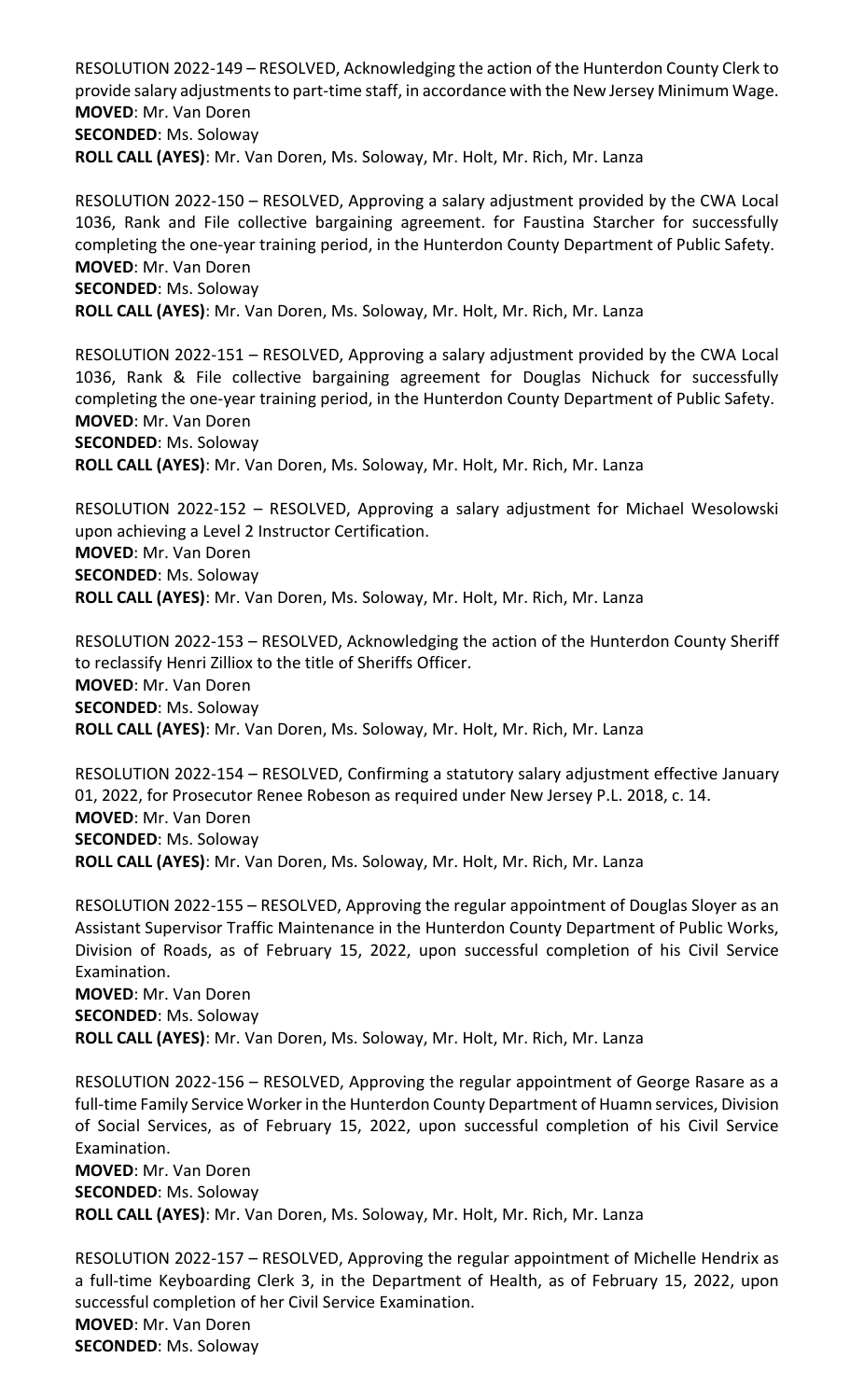**ROLL CALL (AYES)**: Mr. Van Doren, Ms. Soloway, Mr. Holt, Mr. Rich, Mr. Lanza

RESOLUTION 2022-158 – RESOLVED, Acknowledging the action of the Hunterdon County Prosecutor to hire and appoint Jessica Cardone to the unclassified title of Assistant Prosecutor, in the Hunterdon County Prosecutor's Office.

**MOVED**: Mr. Van Doren **SECONDED**: Ms. Soloway

**ROLL CALL (AYES)**: Mr. Van Doren, Ms. Soloway, Mr. Holt, Mr. Rich, Mr. Lanza

RESOLUTION 2022-159 – RESOLVED, Acknowledging the action of the Hunterdon County Prosecutor to hire and appoint Troy Livingshouse to the position of Victim Witness Advocate, in the Hunterdon County Prosecutor's Office. **MOVED**: Mr. Van Doren **SECONDED**: Ms. Soloway **ROLL CALL (AYES)**: Mr. Van Doren, Ms. Soloway, Mr. Holt, Mr. Rich, Mr. Lanza

RESOLUTION 2022-160 – RESOLVED, Acknowledging the action of the Hunterdon County Sheriff to hire and appoint Jerren Mann to the unclassified title of Sheriff's Investigator in the Hunterdon County Sheriff's Office. **MOVED**: Mr. Van Doren **SECONDED**: Ms. Soloway **ROLL CALL (AYES)**: Mr. Van Doren, Ms. Soloway, Mr. Holt, Mr. Rich, Mr. Lanza

RESOLUTION 2022-161 – RESOLVED, Acknowledging the action of the Hunterdon County Sheriff to hire and permanently appoint Jessica Matteo to the title Corrections Officer in the Hunterdon County Office of the Sheriff. **MOVED**: Mr. Van Doren **SECONDED**: Ms. Soloway **ROLL CALL (AYES)**: Mr. Van Doren, Ms. Soloway, Mr. Holt, Mr. Rich, Mr. Lanza

RESOLUTION 2022-162 – RESOLVED, Approving the hire and provisional appointment of Amy Gercie as a Public Health Nurse in the Hunterdon County Department of Health, Division of Public Health Nursing. **MOVED**: Mr. Van Doren **SECONDED**: Ms. Soloway **ROLL CALL (AYES)**: Mr. Van Doren, Ms. Soloway, Mr. Holt, Mr. Rich, Mr. Lanza

RESOLUTION 2022-163 – RESOLVED, Authorizing the Commissioner Director to sign on behalf of the County of Hunterdon, Final Change Order #1 with Capital Paving & Contracting a decrease in the amount of of \$114,262.89, for the project known as resurfacing of County Route 513, in the Township of Clinton and the Borough of High Bridge. **MOVED**: Mr. Van Doren **SECONDED**: Ms. Soloway **ROLL CALL (AYES)**: Mr. Van Doren, Ms. Soloway, Mr. Holt, Mr. Rich, Mr. Lanza

RESOLUTION 2022-164 – RESOLVED, Authorizing Bid #2021-02 final payment to Capital Paving & Contracting, LLC., in the amount of \$19,246.39, for the project known as the resurfacing County Route 513, in the Township of Clinton and Borough of High Bridge. **MOVED**: Mr. Van Doren **SECONDED**: Ms. Soloway **ROLL CALL (AYES)**: Mr. Van Doren, Ms. Soloway, Mr. Holt, Mr. Rich, Mr. Lanza

RESOLUTION 2022-165 – RESOLVED, Authorizing the Commissioner Director to sign State Aid Change Order #1 a total reduction of \$8,184.00 with the New Jersey Department of Transportation for the reconstruction of Bridge A-52 on County Route 519. **MOVED**: Mr. Van Doren **SECONDED**: Ms. Soloway **ROLL CALL (AYES)**: Mr. Van Doren, Ms. Soloway, Mr. Holt, Mr. Rich, Mr. Lanza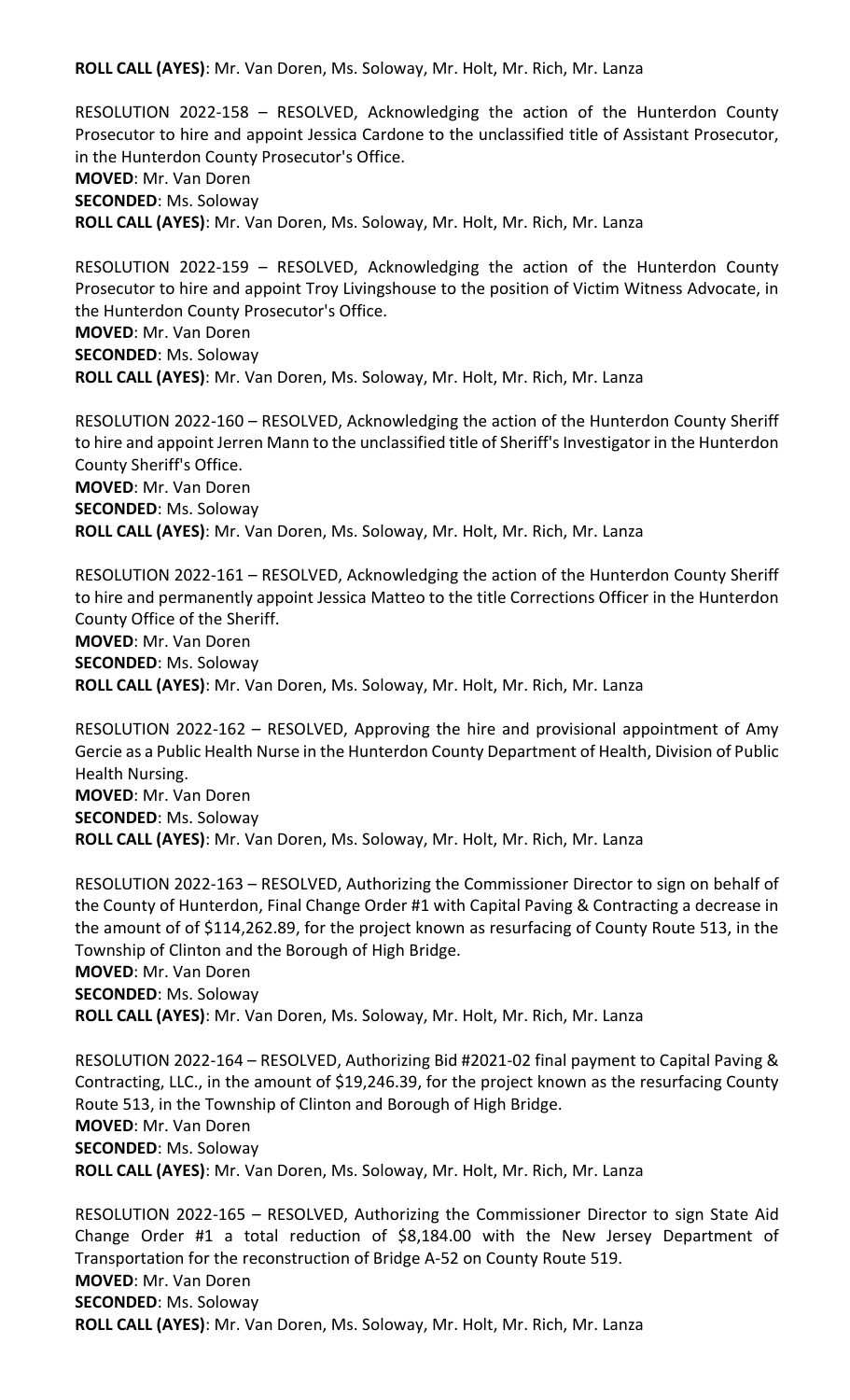RESOLUTION 2022-166 – RESOLVED, Authorizing final payment to Colonnelli Brothers, Inc. in the amount of \$22,774.86, for the project know as the reconstruction of Bridge A-52, in the Township of Alexandria. **MOVED**: Ms. Soloway **SECONDED**: Mr. Van Doren **ROLL CALL (AYES)**: Ms. Soloway, Mr. Van Doren, Mr. Holt, Mr. Lanza **ABSTAIN**: Mr. Rich

RESOLUTION 2022-167 – RESOLVED, Authorizing the Commissioner Director, County Counsel, and County Administrator to sign all necessary documents on behalf of the County, for the acquisition of Block 8, Lot 1.02 in the Township of Franklin, known as 43 Landsdown Road property. **MOVED**: Mr. Van Doren **SECONDED**: Ms. Soloway **ROLL CALL (AYES)**: Mr. Van Doren, Ms. Soloway, Mr. Holt, Mr. Rich, Mr. Lanza

RESOLUTION 2022-168 – RESOLVED, Authorizing the Commissioner Director to sign on behalf of the County a Certified/Non-Certified Home Health Aide Services Agreement and Business Associates Agreement with Orion's Home Healthcare, LLC., for the provision of community-based services know as Certified/Non-Certified Home Health Aide, for the period of January 1, 2022, through December 31, 2024, in an amount not to exceed \$113,952.00 (\$37,984.00 per year). **MOVED**: Mr. Van Doren **SECONDED**: Ms. Soloway **ROLL CALL (AYES)**: Mr. Van Doren, Ms. Soloway, Mr. Holt, Mr. Rich, Mr. Lanza

RESOLUTION 2022-169 – RESOLVED, Authorizing the Commissioner Director and the Clerk of the Board to sign on behalf of the County, a Contract for Performance of Area Plan Contract Services with Briteside Adult Day Centers, Inc., for Adult Day Social Program Services, for the period of January 1, 2022, through December 31, 2024, in an amount of \$200,043.00 (\$66,681.00 per year). **MOVED**: Mr. Van Doren **SECONDED**: Ms. Soloway

**ROLL CALL (AYES)**: Mr. Van Doren, Ms. Soloway, Mr. Holt, Mr. Rich, Mr. Lanza

RESOLUTION 2022-170 – RESOLVED, Authorizing the Commissioner Director to sign a Subordination Agreement subordinating the mortgage of the County of Hunterdon for the property known as Block 30, Lot 13 in the Township of Tewksbury, which will be given to Wells Fargo Bank.

**MOVED**: Mr. Van Doren **SECONDED**: Ms. Soloway **ROLL CALL (AYES)**: Mr. Van Doren, Ms. Soloway, Mr. Holt, Mr. Rich, Mr. Lanza

RESOLUTION 2022-171 – RESOLVED, Authorizing the Purchasing Agent to solicit for competitive bids for the reconstruction of County Culvert W-115, Alexauken Creek Road over an unnamed Tributary to Alexauken Creek, in the Township of West Amwell, according to the bid specifications as prepared by the County Engineer.

**MOVED**: Mr. Van Doren

**SECONDED**: Ms. Soloway

**ROLL CALL (AYES)**: Mr. Van Doren, Ms. Soloway, Mr. Holt, Mr. Rich, Mr. Lanza

RESOLUTION 2022-172 – RESOLVED, Authorizing the County Purchasing Agent to solicit competitive bids for Phase II of HVAC Upgrades at the Hunterdon County Justice Center. **MOVED**: Mr. Van Doren **SECONDED**: Ms. Soloway **ROLL CALL (AYES)**: Mr. Van Doren, Ms. Soloway, Mr. Holt, Mr. Rich, Mr. Lanza

RESOLUTION 2022-173 – RESOLVED, Authorizing the County Purchasing Agent to solicit competitive bids to furnish and deliver first responder notification services. **MOVED**: Mr. Van Doren **SECONDED**: Ms. Soloway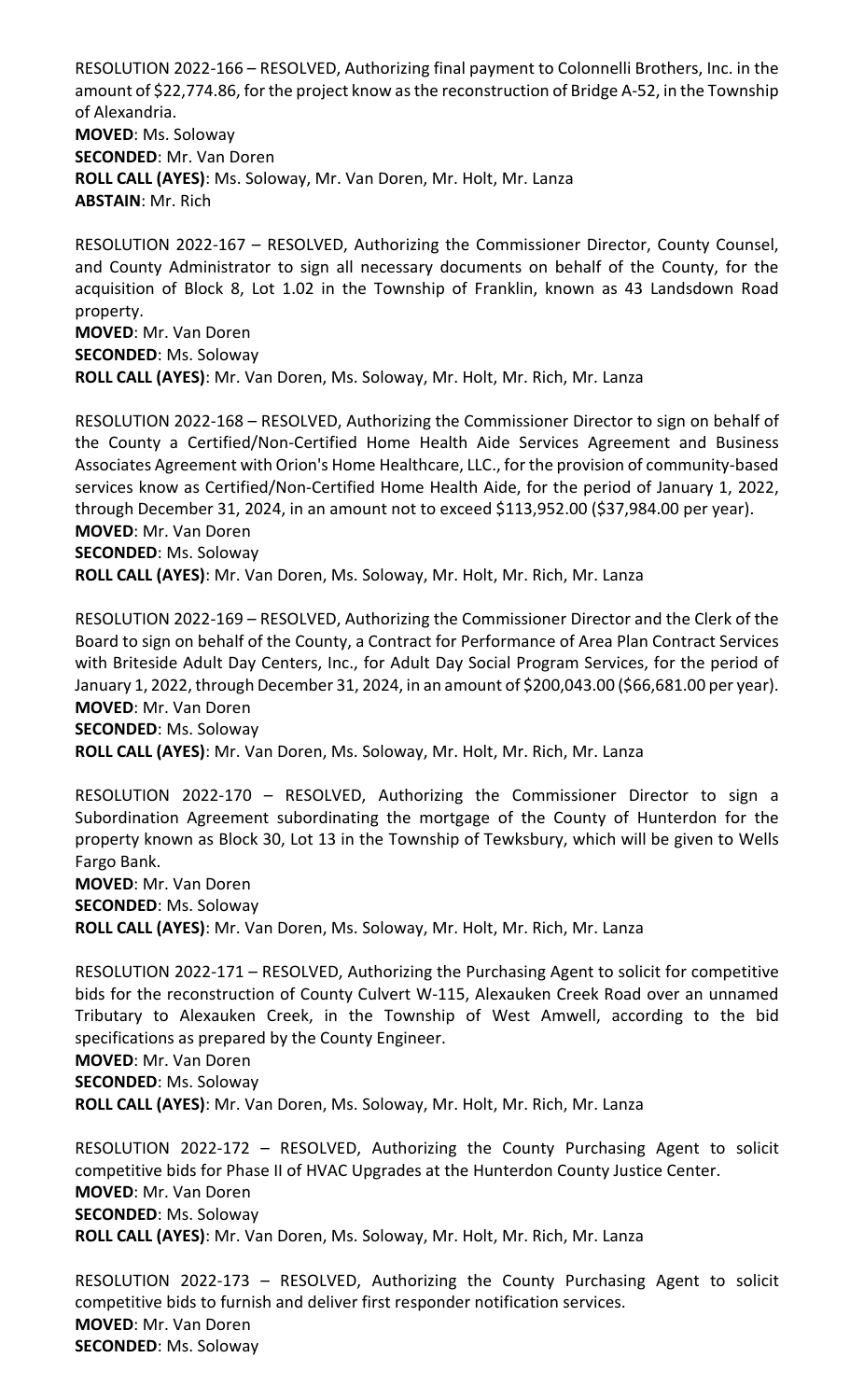**ROLL CALL (AYES)**: Mr. Van Doren, Ms. Soloway, Mr. Holt, Mr. Rich, Mr. Lanza

RESOLUTION 2022-174 – RESOLVED, Authorizing the Commissioner Director and Clerk of the Board to sign on behalf of the County, a Mutual Assistance with the Township of Raritan for specialized law enforcement services, which may arise throughout Hunterdon County, through the Hunterdon County Special Weapons and Tactics Team (S.W.A.T. Team). **MOVED**: Mr. Van Doren **SECONDED**: Ms. Soloway **ROLL CALL (AYES)**: Mr. Van Doren, Ms. Soloway, Mr. Holt, Mr. Rich, Mr. Lanza

RESOLUTION 2022-175 – RESOLVED, Confirming the action of the Commissioner Director to send a *FY22 Complete Streets Technical Assistance Program* grant letter of support to the North Jersey Transportation Planning Authority (NJTPA) on behalf of the Borough of Frenchtown. **MOVED**: Mr. Van Doren **SECONDED**: Ms. Soloway **ROLL CALL (AYES)**: Mr. Van Doren, Ms. Soloway, Mr. Holt, Mr. Rich, Mr. Lanza

RESOLUTION 2022-176 – RESOLVED, Rescinding of the in-state and out-of-state staff travel restrictions imposed as part of Resolution 2021-588. **MOVED**: Mr. Van Doren **SECONDED**: Ms. Soloway **ROLL CALL (AYES)**: Mr. Van Doren, Ms. Soloway, Mr. Holt, Mr. Rich, Mr. Lanza

### **CORRESPONDENCE**

RESOLUTION 2022-177 – RESOLVED, Approving the request from the Count Basie (COBRA) and Lehigh Valley (LVCC) Racing Association to host a dog event at the South County Park, including locating five to ten self-contained RVs at the South County Park, Case Farm Area, on May 20th through May 21st and June 10th through June 11th of this year. **MOVED**: Mr. Rich **SECONDED**: Ms. Soloway **ROLL CALL (AYES)**: Mr. Rich, Ms. Soloway, Mr. Holt, Mr. Van Doren, Mr. Lanza

RESOLUTION 2022-178 – RESOLVED, Approving a request from the Flemington Jewish Community Center Farmland Ride to host their fifth annual Farmland Ride bike event on Sunday, June 12th, 2022, using various roads in Raritan Township, Delaware Township, Kingwood Township, and East Amwell Township. **MOVED**: Mr. Rich **SECONDED**: Ms. Soloway

**ROLL CALL (AYES)**: Mr. Rich, Ms. Soloway, Mr. Holt, Mr. Van Doren, Mr. Lanza

RESOLUTION 2022-179 – RESOLVED, Approving a road opening hardship request for 114 Annandale High Bridge Road in the Township of Clinton. **MOVED**: Mr. Rich **SECONDED**: Mr. Holt **ROLL CALL (AYES)**: Mr. Rich, Mr. Holt, Mr. Lanza **NAYS**: Mr. Van Doren, Ms. Soloway

### **ADDITIONAL COMMISSIONER COMMENTS**

**OPEN TO THE PUBLIC**

### **EXECUTIVE SESSION (Reconvene if necessary)**

The Board reconvened for Executive Session at 6:34 PM on a motion by Commissioner Van Doren, seconded by Commissioner Soloway, followed by a voice carry.

#### **ADJOURNMENT**

The Board adjourned at 7:03 PM on a motion by Commissioner Rich and seconded by Commissioner Van Doren and carried by voice vote.